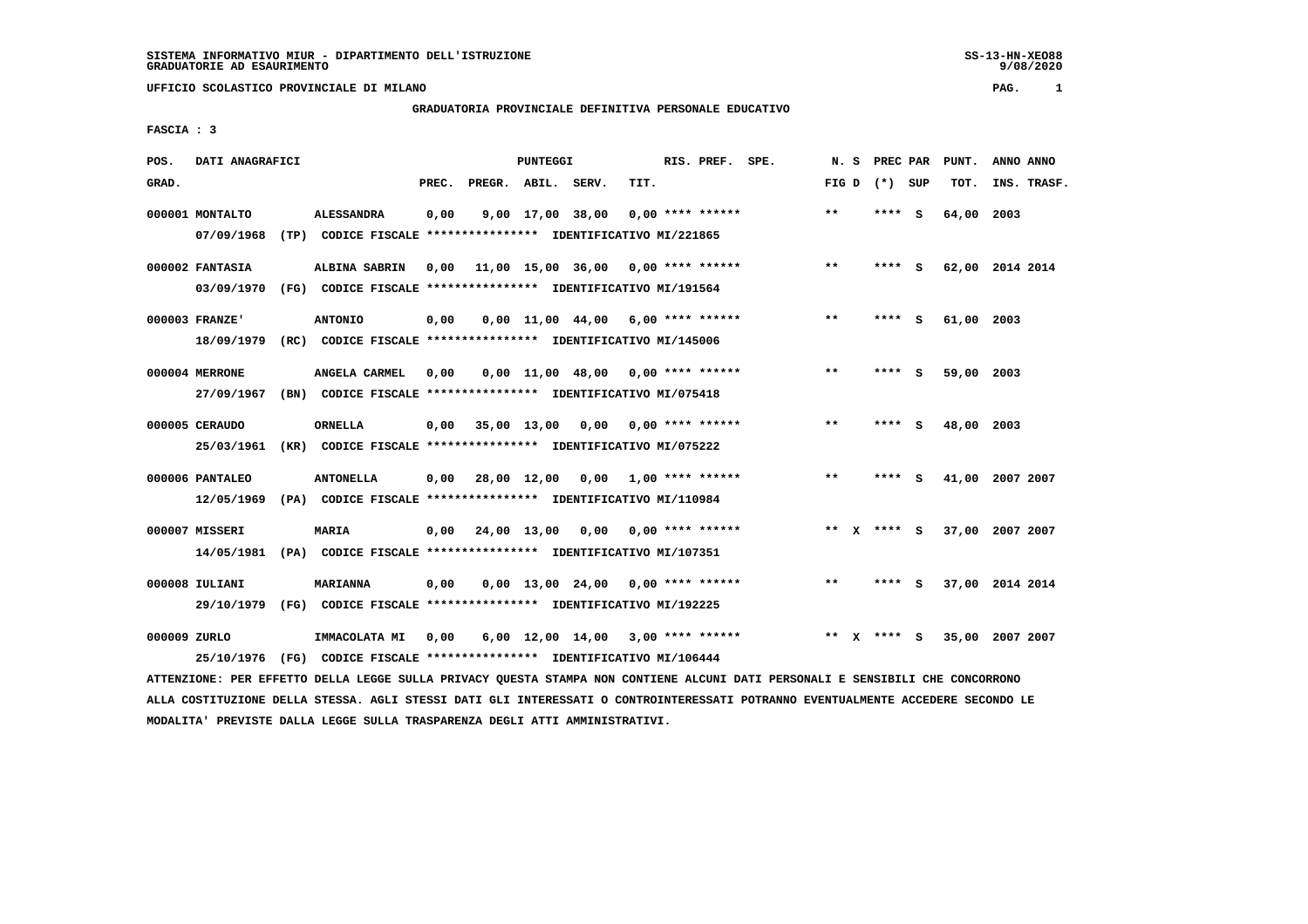### **GRADUATORIA PROVINCIALE DEFINITIVA PERSONALE EDUCATIVO**

 **FASCIA : 3**

| POS.  | DATI ANAGRAFICI   |      |                                                               |       |                    | <b>PUNTEGGI</b>    |      |      | RIS. PREF. SPE.                     |       | N.S | PREC PAR      |     | PUNT.      | ANNO ANNO       |
|-------|-------------------|------|---------------------------------------------------------------|-------|--------------------|--------------------|------|------|-------------------------------------|-------|-----|---------------|-----|------------|-----------------|
| GRAD. |                   |      |                                                               | PREC. | PREGR. ABIL. SERV. |                    |      | TIT. |                                     | FIG D |     | $(*)$         | SUP | TOT.       | INS. TRASF.     |
|       | 000010 DEL BENE   |      | <b>NADIA</b>                                                  | 0,00  |                    | 14,00 13,00        | 0,00 |      | $0,00$ **** ******                  | $* *$ |     | ****          | - S | 27,00 2003 |                 |
|       | 20/11/1972        |      | (KR) CODICE FISCALE **************** IDENTIFICATIVO MI/067458 |       |                    |                    |      |      |                                     |       |     |               |     |            |                 |
|       | 000011 MANGONE    |      | LUCIA                                                         | 0,00  |                    |                    |      |      | $3,00$ 11,00 12,00 0,00 **** ****** |       |     | ** x **** S   |     | 26,00 2003 |                 |
|       | 09/06/1963        |      | (CZ) CODICE FISCALE **************** IDENTIFICATIVO MI/075629 |       |                    |                    |      |      |                                     |       |     |               |     |            |                 |
|       | 000012 ACQUISTO   |      | <b>ANNA</b>                                                   | 0,00  |                    | 14,00 11,00        |      |      | $0,00$ $0,00$ **** ******           |       |     | ** $X$ **** S |     | 25,00      | 2007 2007       |
|       | 30/07/1976        |      | (CE) CODICE FISCALE **************** IDENTIFICATIVO MI/108646 |       |                    |                    |      |      |                                     |       |     |               |     |            |                 |
|       | 000013 GAROFALO   |      | <b>TANIA</b>                                                  | 0,00  |                    | $9,00$ 13,00       | 0.00 |      | $3,00$ **** ******                  | $***$ |     | ****          |     |            | 25,00 2011 2011 |
|       | 29/08/1980        |      | (SA) CODICE FISCALE **************** IDENTIFICATIVO MI/167587 |       |                    |                    |      |      |                                     |       |     |               |     |            |                 |
|       | 000014 CASALE     |      | <b>MARCO</b>                                                  | 0,00  |                    |                    |      |      | $0,00$ 15,00 10,00 0,00 **** ****** | $* *$ |     | ****          | - S |            | 25,00 2019 2019 |
|       | 06/12/1973        |      | (LT) CODICE FISCALE **************** IDENTIFICATIVO MI/285233 |       |                    |                    |      |      |                                     |       |     |               |     |            |                 |
|       | 000015 CUSCITO    |      | <b>MARIA CATERIN</b>                                          | 0,00  |                    | 5,00 15,00         | 0,00 |      | $3,00$ **** ******                  | $* *$ |     | **** S        |     |            | 23,00 2019 2019 |
|       | 17/08/1977        |      | (BA) CODICE FISCALE **************** IDENTIFICATIVO MI/285428 |       |                    |                    |      |      |                                     |       |     |               |     |            |                 |
|       | 000016 PASSANANTE |      | <b>ANTONINA</b>                                               | 0,00  |                    | $6,00 \quad 16,00$ | 0,00 |      | $0.00$ **** ******                  | $***$ |     | **** S        |     |            | 22,00 2004 2004 |
|       | 29/01/1972        |      | (TP) CODICE FISCALE **************** IDENTIFICATIVO MI/080929 |       |                    |                    |      |      |                                     |       |     |               |     |            |                 |
|       |                   |      |                                                               |       |                    |                    |      |      |                                     |       |     |               |     |            |                 |
|       | 000017 GIUGNO     |      | MARIA FILIPPA                                                 | 0,00  |                    | 6,00 16,00         | 0,00 |      | 0,00 **** ******                    | $* *$ |     | ****          | - S |            | 22,00 2019 2019 |
|       | 18/07/1956        |      | (CL) CODICE FISCALE **************** IDENTIFICATIVO MI/285409 |       |                    |                    |      |      |                                     |       |     |               |     |            |                 |
|       | 000018 REALMUTO   |      | <b>ANTONINA</b>                                               | 0,00  |                    | $6,00$ 15,00       |      |      | $0,00$ $0,00$ **** ******           | $* *$ | x   | **** S        |     | 21,00 2003 |                 |
|       | 29/05/1974        | (EE) | CODICE FISCALE **************** IDENTIFICATIVO MI/063854      |       |                    |                    |      |      |                                     |       |     |               |     |            |                 |

 **ATTENZIONE: PER EFFETTO DELLA LEGGE SULLA PRIVACY QUESTA STAMPA NON CONTIENE ALCUNI DATI PERSONALI E SENSIBILI CHE CONCORRONO ALLA COSTITUZIONE DELLA STESSA. AGLI STESSI DATI GLI INTERESSATI O CONTROINTERESSATI POTRANNO EVENTUALMENTE ACCEDERE SECONDO LE MODALITA' PREVISTE DALLA LEGGE SULLA TRASPARENZA DEGLI ATTI AMMINISTRATIVI.**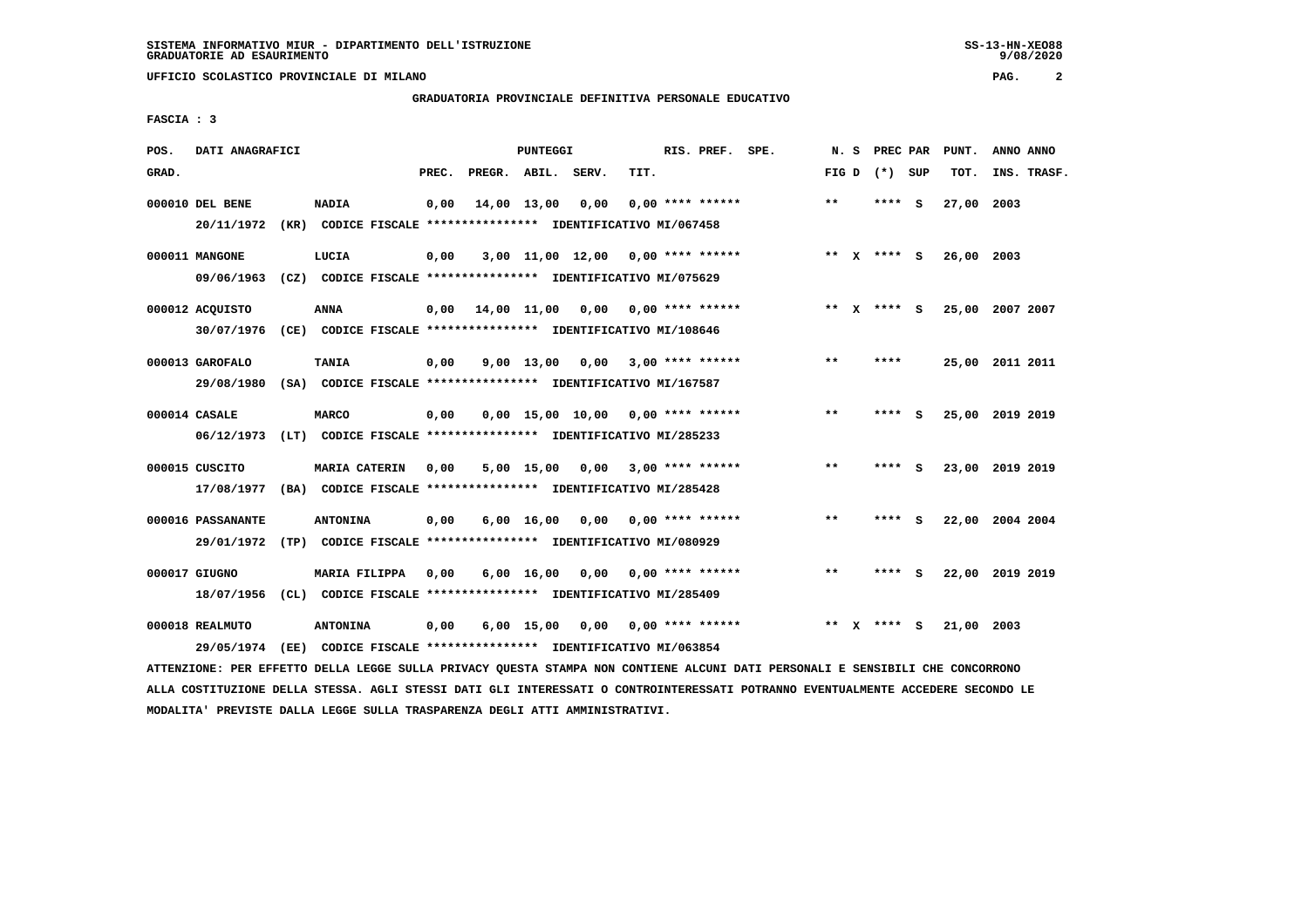# **GRADUATORIA PROVINCIALE DEFINITIVA PERSONALE EDUCATIVO**

 **FASCIA : 3**

| POS.         | DATI ANAGRAFICI   |                                                                         |       |                    | PUNTEGGI           |      |                           | RIS. PREF. SPE.    |       | N.S | PREC PAR        |     | PUNT.      | ANNO ANNO       |
|--------------|-------------------|-------------------------------------------------------------------------|-------|--------------------|--------------------|------|---------------------------|--------------------|-------|-----|-----------------|-----|------------|-----------------|
| GRAD.        |                   |                                                                         | PREC. | PREGR. ABIL. SERV. |                    |      | TIT.                      |                    |       |     | FIG D $(*)$ SUP |     | TOT.       | INS. TRASF.     |
|              | 000019 LO SCIUTO  | FRANCESCA MAR                                                           | 0,00  |                    | $6,00$ 15,00       | 0,00 |                           | $0.00$ **** ****** |       |     | ** $X$ **** S   |     |            | 21,00 2011 2011 |
|              | 26/02/1956        | (PA) CODICE FISCALE **************** IDENTIFICATIVO MI/166232           |       |                    |                    |      |                           |                    |       |     |                 |     |            |                 |
|              | 000020 PISCITELLO | <b>IRENE</b>                                                            | 0,00  |                    | $6,00$ 15,00       | 0,00 | 0,00 **** ******          |                    | $* *$ |     | **** S          |     |            | 21,00 2014 2014 |
|              | 15/09/1978        | (PA) CODICE FISCALE **************** IDENTIFICATIVO MI/192322           |       |                    |                    |      |                           |                    |       |     |                 |     |            |                 |
|              | 000021 VESTUTI    | <b>RAFFAELLA</b>                                                        | 0,00  |                    | $6,00$ 15,00       | 0,00 | 0,00 **** ******          |                    | $***$ |     | ****            | - S |            | 21,00 2014 2014 |
|              | 30/03/1968        | (SA) CODICE FISCALE **************** IDENTIFICATIVO MI/192128           |       |                    |                    |      |                           |                    |       |     |                 |     |            |                 |
|              | 000022 DE GRAZIA  | <b>ROBERTO</b>                                                          | 0,00  |                    | $0,00 \quad 12,00$ | 6,00 |                           | $3,00$ **** ****** |       |     | ** $X$ **** S   |     | 21,00 2019 |                 |
|              | 09/01/1973        | (CL) CODICE FISCALE **************** IDENTIFICATIVO MI/074440           |       |                    |                    |      |                           |                    |       |     |                 |     |            |                 |
|              | 000023 CARUSO     | <b>CONCETTA</b>                                                         | 0,00  |                    | 6,00 14,00         | 0,00 | 0,00 **** ******          |                    | $* *$ |     | ****            | - S |            | 20,00 2005 2005 |
|              | 11/08/1976        | (CL) CODICE FISCALE *************** IDENTIFICATIVO MI/096596            |       |                    |                    |      |                           |                    |       |     |                 |     |            |                 |
|              | 000024 VERDUCI    | MARIA IMMACOL                                                           | 0.00  |                    | $3,00$ $11,00$     | 0,00 |                           | $6.00$ **** ****** |       |     | ** x **** s     |     | 20,00      | 2007 2007       |
|              | 02/12/1977        | (RC) CODICE FISCALE **************** IDENTIFICATIVO MI/108891           |       |                    |                    |      |                           |                    |       |     |                 |     |            |                 |
|              | 000025 ORIOLO     | <b>CARMELA</b>                                                          | 0,00  |                    | 3,00 14,00         | 0,00 |                           | $3,00$ **** ****** |       |     | ** x **** s     |     |            | 20,00 2019 2019 |
|              |                   | 22/08/1972 (CS) CODICE FISCALE *************** IDENTIFICATIVO MI/285534 |       |                    |                    |      |                           |                    |       |     |                 |     |            |                 |
| 000026 GRANO |                   | <b>MARILISA</b>                                                         | 0,00  |                    | 3,00 17,00         | 0,00 | 0,00 **** ******          |                    | $**$  |     | **** S          |     |            | 20,00 2019 2019 |
|              | 24/09/1977        | (ME) CODICE FISCALE **************** IDENTIFICATIVO MI/285277           |       |                    |                    |      |                           |                    |       |     |                 |     |            |                 |
|              | 000027 VILLANI    | <b>ROSA</b>                                                             | 0,00  |                    | $6,00$ 13,00       |      | $0.00$ $0.00$ **** ****** |                    | $* *$ |     | $X$ ****        |     | 19,00 2003 |                 |
|              | 19/10/1965        | (FG) CODICE FISCALE **************** IDENTIFICATIVO MI/063239           |       |                    |                    |      |                           |                    |       |     |                 |     |            |                 |

 **ATTENZIONE: PER EFFETTO DELLA LEGGE SULLA PRIVACY QUESTA STAMPA NON CONTIENE ALCUNI DATI PERSONALI E SENSIBILI CHE CONCORRONO ALLA COSTITUZIONE DELLA STESSA. AGLI STESSI DATI GLI INTERESSATI O CONTROINTERESSATI POTRANNO EVENTUALMENTE ACCEDERE SECONDO LE MODALITA' PREVISTE DALLA LEGGE SULLA TRASPARENZA DEGLI ATTI AMMINISTRATIVI.**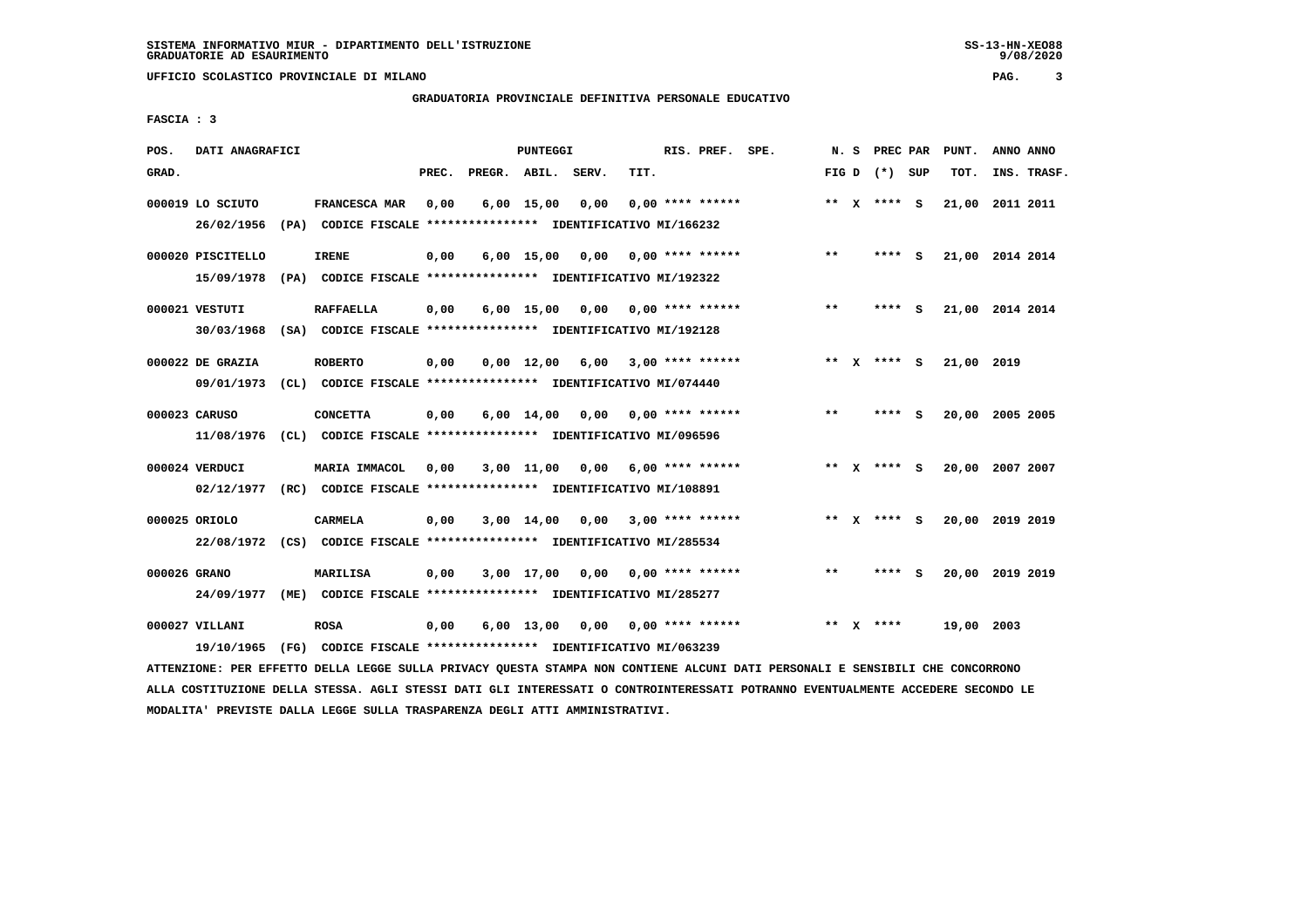## **GRADUATORIA PROVINCIALE DEFINITIVA PERSONALE EDUCATIVO**

 **FASCIA : 3**

| POS.         | DATI ANAGRAFICI                |                                                                                       |       |              | <b>PUNTEGGI</b>    |       |      | RIS. PREF.         | SPE. | N.S     | PREC PAR      |     | PUNT.      | ANNO ANNO       |
|--------------|--------------------------------|---------------------------------------------------------------------------------------|-------|--------------|--------------------|-------|------|--------------------|------|---------|---------------|-----|------------|-----------------|
| GRAD.        |                                |                                                                                       | PREC. | PREGR. ABIL. |                    | SERV. | TIT. |                    |      | FIG D   | (*) SUP       |     | TOT.       | INS. TRASF.     |
|              | 000028 ORLANDO<br>19/06/1975   | <b>MARIA ROSARIA</b><br>(CL) CODICE FISCALE **************** IDENTIFICATIVO MI/065885 | 0,00  |              | $6,00 \quad 13,00$ | 0,00  |      | $0.00$ **** ****** |      | $* *$   | ****          | - S | 19,00      | 2003            |
| 000029 PERNA | 31/03/1979                     | GIUSEPPA SARA<br>(PA) CODICE FISCALE **************** IDENTIFICATIVO MI/192407        | 0,00  |              | 3,00 16,00         | 0,00  |      | $0.00$ **** ****** |      | $***$ X | **** S        |     |            | 19,00 2014 2014 |
|              | 000030 DE ROSA<br>23/11/1975   | <b>GABRIELLA</b><br>(NA) CODICE FISCALE **************** IDENTIFICATIVO MI/285427     | 0,00  |              | 3,00 16,00         | 0,00  |      | 0,00 **** ******   |      | $***$   | ****          | - S |            | 19,00 2019 2019 |
| 000031 ZARA  | 05/06/1966                     | <b>SILVANA</b><br>(PA) CODICE FISCALE **************** IDENTIFICATIVO MI/285175       | 0,00  |              | $6,00$ 12,00       | 0,00  |      | $0.00$ **** ****** |      | $***$   |               | - S | 18,00      | 2019 2019       |
|              | 000032 CINARDI<br>10/05/1978   | <b>SANTA</b><br>(EE) CODICE FISCALE **************** IDENTIFICATIVO MI/285363         | 0,00  |              | $3,00$ 15,00       | 0,00  |      | $0.00$ **** ****** |      |         | ** $X$ **** S |     |            | 18,00 2019 2019 |
|              | 000033 PONZANO<br>18/01/1960   | <b>ELEONORA</b><br>(CS) CODICE FISCALE **************** IDENTIFICATIVO MI/285495      | 0,00  |              | $3,00$ 15,00       | 0,00  |      | $0.00$ **** ****** |      | $***$   | ****          | - 5 |            | 18,00 2019 2019 |
|              | 000034 CRISAFI<br>28/03/1971   | MARIA<br>(PA) CODICE FISCALE **************** IDENTIFICATIVO MI/110029                | 0,00  |              | $3,00$ 14,00       | 0.00  |      | 0,00 **** ******   |      | $* *$   | ****          | - S |            | 17,00 2007 2007 |
|              | 000035 VITELLARO<br>27/03/1975 | <b>MARIA STEFANI</b><br>(PA) CODICE FISCALE **************** IDENTIFICATIVO MI/192150 | 0,00  |              | $3,00$ 13,00       | 0,00  |      | $0.00$ **** ****** |      | $***$   | ****          | - S |            | 16,00 2014 2014 |
|              | 000036 CIRAVOLO<br>08/12/1975  | <b>CATERINA</b><br>(TP) CODICE FISCALE **************** IDENTIFICATIVO MI/076673      | 0,00  |              | $0,00 \quad 16,00$ | 0,00  |      | $0.00$ **** ****** |      | $* *$   | ****          | S   | 16,00 2019 |                 |

 **ATTENZIONE: PER EFFETTO DELLA LEGGE SULLA PRIVACY QUESTA STAMPA NON CONTIENE ALCUNI DATI PERSONALI E SENSIBILI CHE CONCORRONO ALLA COSTITUZIONE DELLA STESSA. AGLI STESSI DATI GLI INTERESSATI O CONTROINTERESSATI POTRANNO EVENTUALMENTE ACCEDERE SECONDO LE MODALITA' PREVISTE DALLA LEGGE SULLA TRASPARENZA DEGLI ATTI AMMINISTRATIVI.**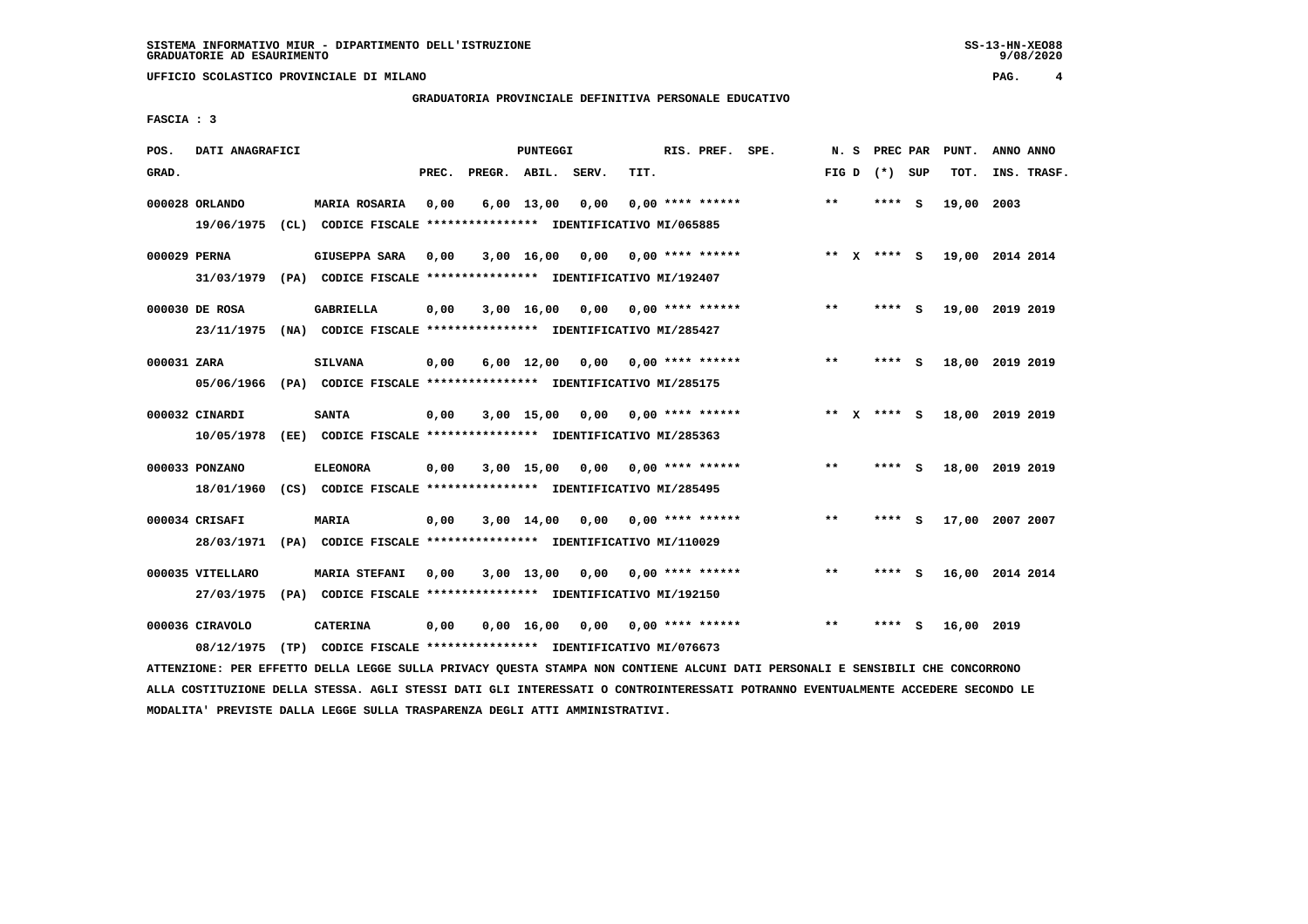# **GRADUATORIA PROVINCIALE DEFINITIVA PERSONALE EDUCATIVO**

 $9/08/2020$ 

 **FASCIA : 3**

| POS.         | DATI ANAGRAFICI  |      |                                                                         |       |                    | <b>PUNTEGGI</b>    |      |      | RIS. PREF.                | SPE. |       | N.S | PREC PAR          |          | PUNT.      | ANNO ANNO       |
|--------------|------------------|------|-------------------------------------------------------------------------|-------|--------------------|--------------------|------|------|---------------------------|------|-------|-----|-------------------|----------|------------|-----------------|
| GRAD.        |                  |      |                                                                         | PREC. | PREGR. ABIL. SERV. |                    |      | TIT. |                           |      |       |     | FIG $D$ $(*)$ SUP |          | TOT.       | INS. TRASF.     |
| 000037 POLO  |                  |      | MARILISA                                                                | 0,00  |                    | 3,00 12,00         | 0,00 |      | $0.00$ **** ******        |      |       |     | ** x **** S       |          | 15,00 2003 |                 |
|              | 14/11/1978       |      | (CL) CODICE FISCALE **************** IDENTIFICATIVO MI/069452           |       |                    |                    |      |      |                           |      |       |     |                   |          |            |                 |
| 000038 TONTI |                  |      | <b>MARIA TERESA</b>                                                     | 0,00  |                    | $0,00$ 15,00       | 0,00 |      | $0.00$ **** ******        |      | $* *$ |     | ****              | - S      |            | 15,00 2014 2014 |
|              | 04/02/1961       |      | (RC) CODICE FISCALE **************** IDENTIFICATIVO MI/191231           |       |                    |                    |      |      |                           |      |       |     |                   |          |            |                 |
| 000039 FONTE |                  |      | <b>ANTONELLA</b>                                                        | 0,00  |                    | $3,00$ 12,00       | 0,00 |      | $0.00$ **** ******        |      | **    |     | ****              | - S      |            | 15,00 2014 2014 |
|              | 24/09/1980       |      | (TP) CODICE FISCALE **************** IDENTIFICATIVO MI/192015           |       |                    |                    |      |      |                           |      |       |     |                   |          |            |                 |
|              | 000040 LEONARDI  |      | <b>SEBASTIANO</b>                                                       | 0,00  |                    | $3,00$ 12,00       | 0.00 |      | $0.00$ **** ******        |      | $* *$ |     | ****              | s.       |            | 15,00 2018 2018 |
|              |                  |      | 06/10/1974 (CT) CODICE FISCALE *************** IDENTIFICATIVO MI/284914 |       |                    |                    |      |      |                           |      |       |     |                   |          |            |                 |
|              | 000041 COSTANZA  |      | <b>GIOVANNA GENN</b>                                                    | 0,00  |                    | $0.00$ 15.00       | 0,00 |      | $0.00$ **** ******        |      | $* *$ |     | **** S            |          |            | 15,00 2019 2007 |
|              | 20/09/1976       |      | (PZ) CODICE FISCALE **************** IDENTIFICATIVO MI/106794           |       |                    |                    |      |      |                           |      |       |     |                   |          |            |                 |
|              | 000042 SAVOCA    |      | <b>MARIA</b>                                                            | 0,00  |                    | 0.00 15.00         | 0.00 |      | $0.00$ **** ******        |      | $* *$ |     | ****              | <b>S</b> |            | 15,00 2019 2019 |
|              | 04/02/1971       |      | (PA) CODICE FISCALE **************** IDENTIFICATIVO MI/285263           |       |                    |                    |      |      |                           |      |       |     |                   |          |            |                 |
|              | 000043 PETTINATO |      | <b>CLAUDIA</b>                                                          | 0,00  |                    | $0,00$ 15,00       | 0.00 |      | $0.00$ **** ******        |      | $* *$ |     | ****              | - S      |            | 15,00 2019 2019 |
|              | 25/08/1980       |      | (PA) CODICE FISCALE **************** IDENTIFICATIVO MI/285474           |       |                    |                    |      |      |                           |      |       |     |                   |          |            |                 |
|              | 000044 GIACALONE |      | <b>ANTONIA</b>                                                          | 0,00  |                    | $0,00 \quad 14,00$ | 0.00 |      | 0,00 **** ******          |      | $* *$ |     | ****              | S.       | 14,00      | 2005 2005       |
|              | 19/09/1965       | (TP) | CODICE FISCALE **************** IDENTIFICATIVO MI/096704                |       |                    |                    |      |      |                           |      |       |     |                   |          |            |                 |
| 000045 LEONE |                  |      | <b>FRANCESCO</b>                                                        | 0,00  |                    | $0,00 \quad 14,00$ |      |      | $0,00$ $0,00$ **** ****** |      | $* *$ | x   | ****              |          |            | 14,00 2011 2011 |
|              | 29/02/1968       | (RM) | CODICE FISCALE **************** IDENTIFICATIVO MI/167287                |       |                    |                    |      |      |                           |      |       |     |                   |          |            |                 |

 **ATTENZIONE: PER EFFETTO DELLA LEGGE SULLA PRIVACY QUESTA STAMPA NON CONTIENE ALCUNI DATI PERSONALI E SENSIBILI CHE CONCORRONO ALLA COSTITUZIONE DELLA STESSA. AGLI STESSI DATI GLI INTERESSATI O CONTROINTERESSATI POTRANNO EVENTUALMENTE ACCEDERE SECONDO LE MODALITA' PREVISTE DALLA LEGGE SULLA TRASPARENZA DEGLI ATTI AMMINISTRATIVI.**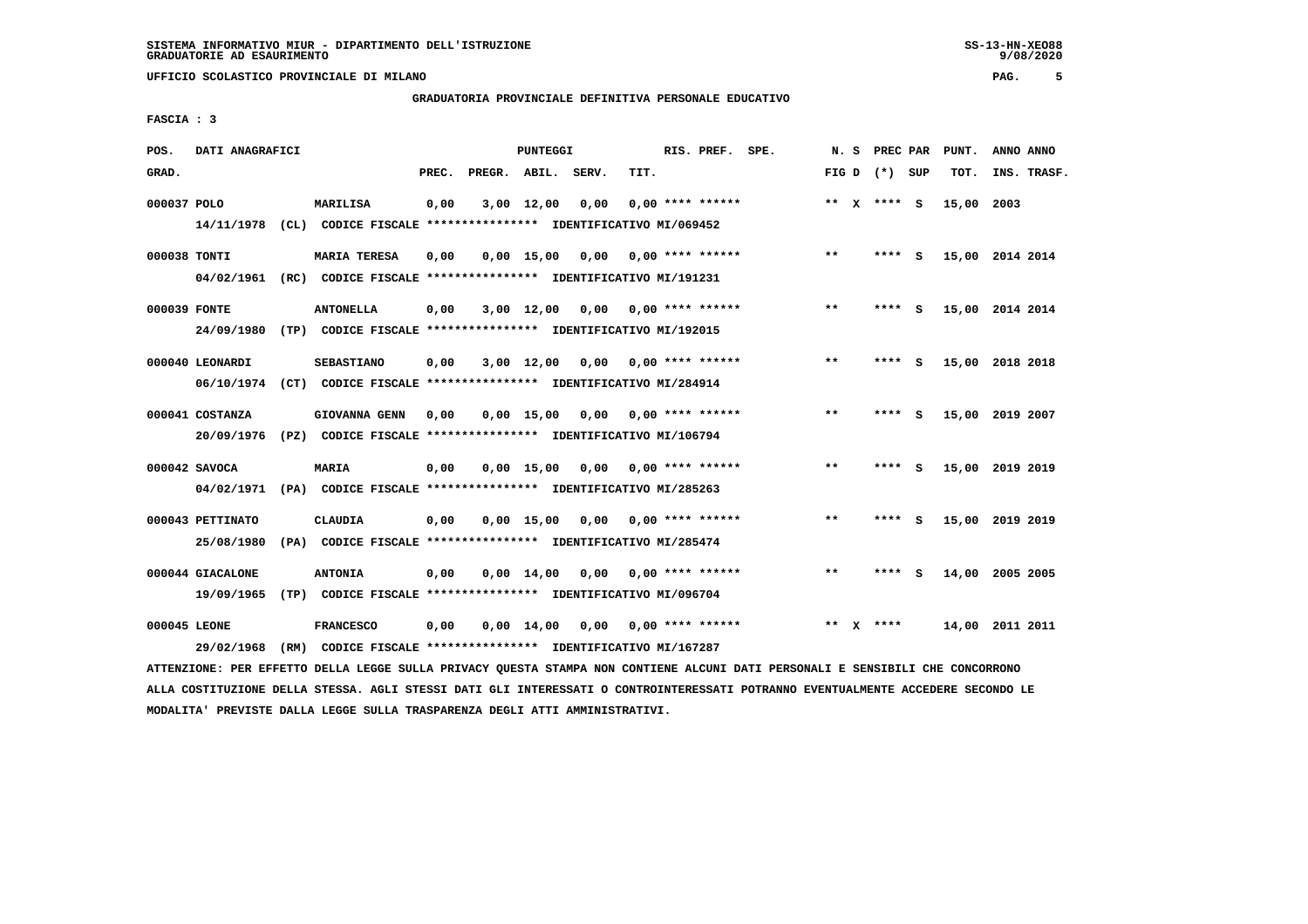### **GRADUATORIA PROVINCIALE DEFINITIVA PERSONALE EDUCATIVO**

 **FASCIA : 3**

| POS.  | DATI ANAGRAFICI  |      |                                                               |       |                    | PUNTEGGI           |      |                           | RIS. PREF. SPE. | N.S   |    |                 |     | PREC PAR PUNT. | ANNO ANNO       |
|-------|------------------|------|---------------------------------------------------------------|-------|--------------------|--------------------|------|---------------------------|-----------------|-------|----|-----------------|-----|----------------|-----------------|
| GRAD. |                  |      |                                                               | PREC. | PREGR. ABIL. SERV. |                    |      | TIT.                      |                 |       |    | FIG D $(*)$ SUP |     | TOT.           | INS. TRASF.     |
|       | 000046 BOTTINO   |      | <b>BERNARDETTA</b>                                            | 0,00  |                    | $0,00 \quad 14,00$ | 0,00 | $0.00$ **** ******        |                 | $* *$ |    | ****            | - S |                | 14,00 2014 2014 |
|       | 18/08/1978       | (CS) | CODICE FISCALE **************** IDENTIFICATIVO MI/191280      |       |                    |                    |      |                           |                 |       |    |                 |     |                |                 |
|       | 000047 PIRRONE   |      | <b>MARIA GRAZIA</b>                                           | 0,00  |                    | $0,00$ 14,00       | 0,00 | $0.00$ **** ******        |                 | $***$ |    | ****            | - S |                | 14,00 2019 2019 |
|       | 11/07/1977       |      | (TP) CODICE FISCALE **************** IDENTIFICATIVO MI/285486 |       |                    |                    |      |                           |                 |       |    |                 |     |                |                 |
|       | 000048 IANNACONE |      | ANGELA MARIA                                                  | 0,00  |                    | $0,00$ 14,00       | 0,00 | 0,00 **** ******          |                 | $***$ |    | ****            | - S | 14,00          | 2019 2019       |
|       | 28/03/1978       |      | (EE) CODICE FISCALE **************** IDENTIFICATIVO MI/285377 |       |                    |                    |      |                           |                 |       |    |                 |     |                |                 |
|       | 000049 ZAFFINO   |      | SONIA RAFFAEL                                                 | 0.00  |                    | 3,00 11,00         |      | $0,00$ $0,00$ **** ****** |                 | $* *$ |    | ****            | - S |                | 14,00 2019 2019 |
|       | 06/10/1973       |      | (RC) CODICE FISCALE **************** IDENTIFICATIVO MI/285234 |       |                    |                    |      |                           |                 |       |    |                 |     |                |                 |
|       | 000050 CARACI    |      | ADELAIDE                                                      | 0,00  |                    | 3,00 10,00         | 0,00 | 0,00 **** ******          |                 |       |    | ** $X$ **** S   |     | 13,00 2003     |                 |
|       | 25/07/1976       |      | (CT) CODICE FISCALE **************** IDENTIFICATIVO MI/076180 |       |                    |                    |      |                           |                 |       |    |                 |     |                |                 |
|       |                  |      |                                                               |       |                    |                    |      |                           |                 | $***$ |    |                 |     |                |                 |
|       | 000051 SORTINO   |      | <b>ERNESTA</b>                                                | 0,00  |                    | 3,00 10,00         | 0,00 | $0.00$ **** ******        |                 |       |    | ****            | - S |                | 13,00 2005 2005 |
|       | 13/05/1970       |      | (AG) CODICE FISCALE **************** IDENTIFICATIVO MI/096113 |       |                    |                    |      |                           |                 |       |    |                 |     |                |                 |
|       | 000052 MONTANINO |      | <b>ANITA</b>                                                  | 0,00  |                    | $0.00$ 13.00       | 0.00 | $0.00$ **** ******        |                 | $***$ |    | ****            | - S |                | 13,00 2011 2011 |
|       | 23/03/1974       |      | (NA) CODICE FISCALE **************** IDENTIFICATIVO MI/167016 |       |                    |                    |      |                           |                 |       |    |                 |     |                |                 |
|       | 000053 FASANELLA |      | <b>ROSALBA</b>                                                | 0,00  |                    | $0,00 \quad 13,00$ | 0.00 | 0,00 **** ******          |                 |       |    | ** x **** S     |     |                | 13,00 2011 2011 |
|       | 19/11/1970       |      | (FG) CODICE FISCALE **************** IDENTIFICATIVO MI/166844 |       |                    |                    |      |                           |                 |       |    |                 |     |                |                 |
|       | 000054 TRUNFIO   |      | <b>CATERINA</b>                                               | 0,00  |                    | $0,00 \quad 12,00$ | 0,00 | $0.00$ **** ******        |                 | $* *$ | X. | **** S          |     | 12,00 2003     |                 |
|       |                  |      |                                                               |       |                    |                    |      |                           |                 |       |    |                 |     |                |                 |

 **ATTENZIONE: PER EFFETTO DELLA LEGGE SULLA PRIVACY QUESTA STAMPA NON CONTIENE ALCUNI DATI PERSONALI E SENSIBILI CHE CONCORRONO ALLA COSTITUZIONE DELLA STESSA. AGLI STESSI DATI GLI INTERESSATI O CONTROINTERESSATI POTRANNO EVENTUALMENTE ACCEDERE SECONDO LE MODALITA' PREVISTE DALLA LEGGE SULLA TRASPARENZA DEGLI ATTI AMMINISTRATIVI.**